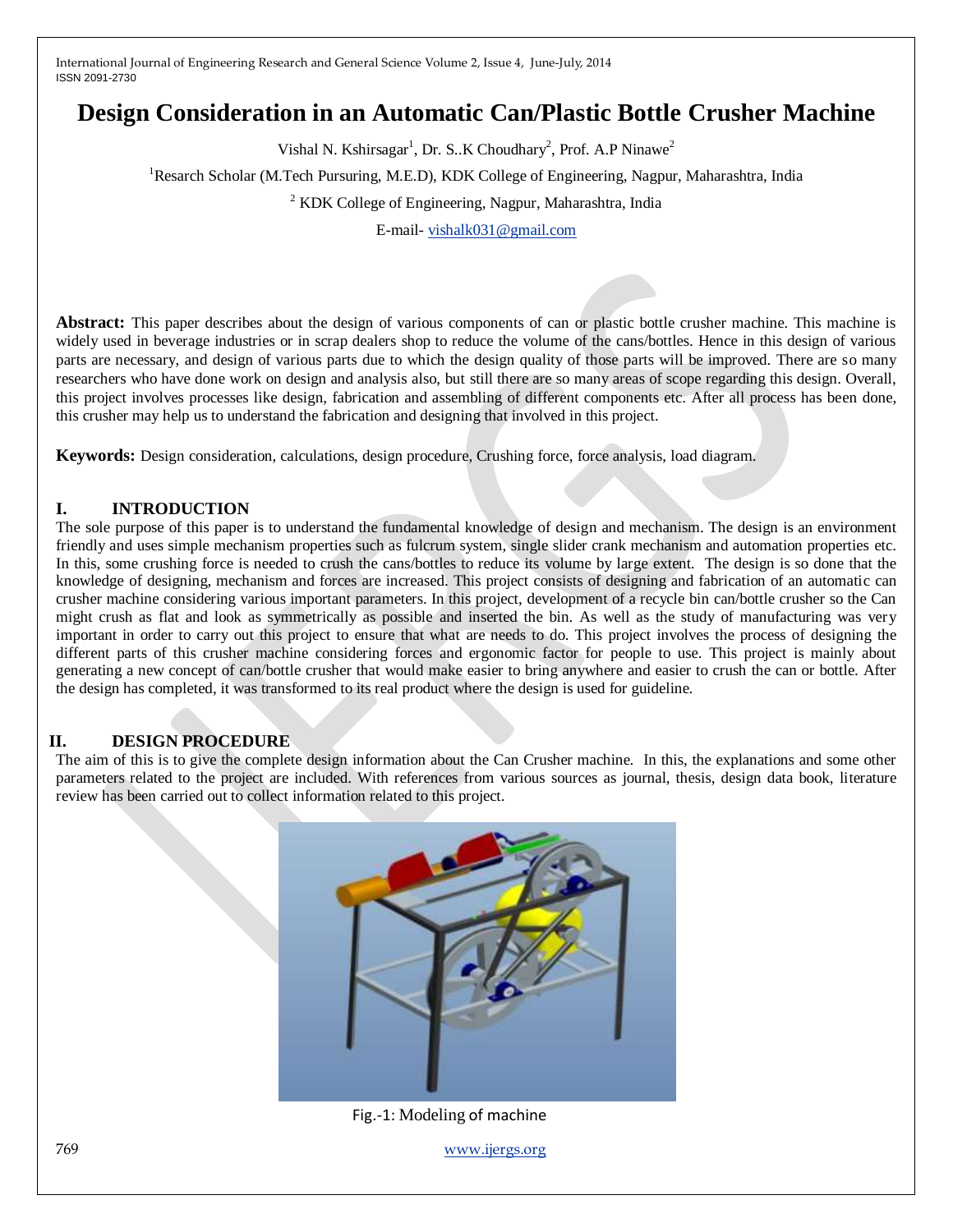### **A. Design consideration**

- $\triangleright$  Maximum Force required to crush the Can/Plastic bottles
- $\triangleright$  Considered elements
- $\triangleright$  Standard size of cans/plastic bottles
- $\triangleright$  Material of Cans Aluminum

## **B. Design calculations**

Determination of crushing force experimentally

- $\triangleright$  Force required to crush the plastic bottle
- $\triangleright$  Force required to crush the Soda/Pepsi Can

So, we considering maximum of it.

Torque,  $T = F \times r$ Where, r is radius or length of the crank. F is required crushing force.

Power is given by,

$$
\mathbf{P} = \frac{\mathbf{T}\boldsymbol{\omega}}{60}
$$

T is torque required ω is angular velocity =  $2πN/60$ where, N is speed of the crank. Again, Power can be calculated by static force analysis,





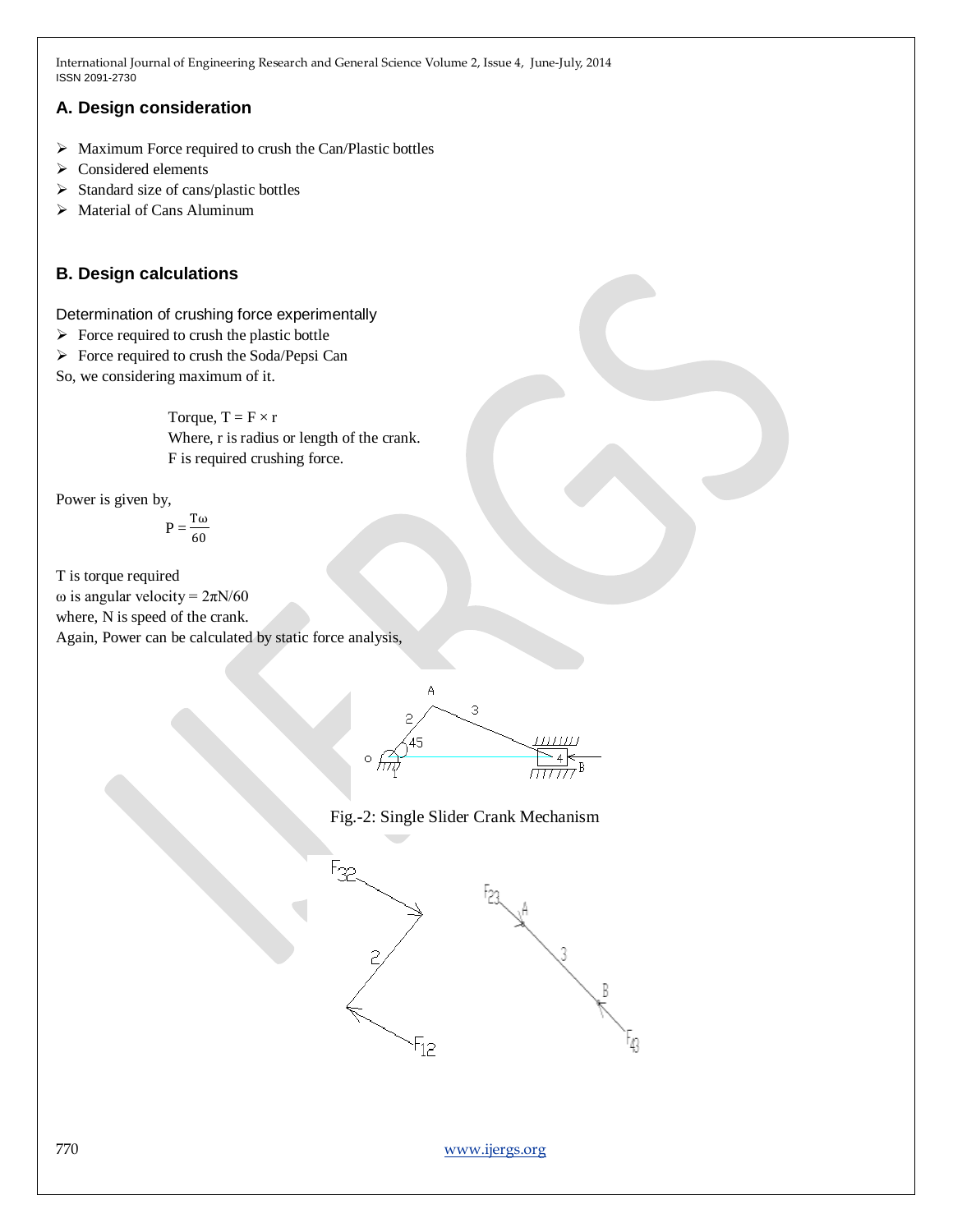

Fig.3: Force Analysis of Links 2, 3 and 4

Force  $F_{43}$  is opposite to force  $F_{34}$  and Force  $F_{43}$  is also opposite to force  $F_{23}$  $\therefore$  F<sub>43</sub> = F<sub>23</sub> = F<sub>34</sub>

Again, Force  $F_{23}$  is opposite to Force  $F_{32}$  and Force  $F_{32}$  opposite to Force  $F_{12}$ 

 $F_{32} = F_{23} = F_{12}$ 

Link - 2 shown in figure with Force F<sub>32</sub> and F<sub>12</sub> is been separated by a distance 'd' forming a clockwise couple. Therefore a resisting couple 'C' should be equal  $F_{32}d$  or  $F_{12}d$  in counter clockwise direction.

$$
C = -F_{32}d
$$
 (CCW)

Torque,  $T = F \times r$ 

Power is given by,

$$
\therefore P = \frac{T\omega}{60}
$$

So, from this we can decide the Crushing Power Required.

### **C. Design Of V-Belt**

Design Power  $(P_d) = P_R \times k_L$ 

Where,

 $P_R$  = rated power

Load Factor,  $K_L = 1.10$ 

Selection of belt on the basis of design power. Nominal width, w

Nominal thickness, t

Recommended Diameter, D

Centrifugal tension factor,  $K_C$ 

Bending stress factor,  $K_b$ 

Peripheral Velocity,  $V_p = \frac{\pi D_1 N_1}{60}$ 60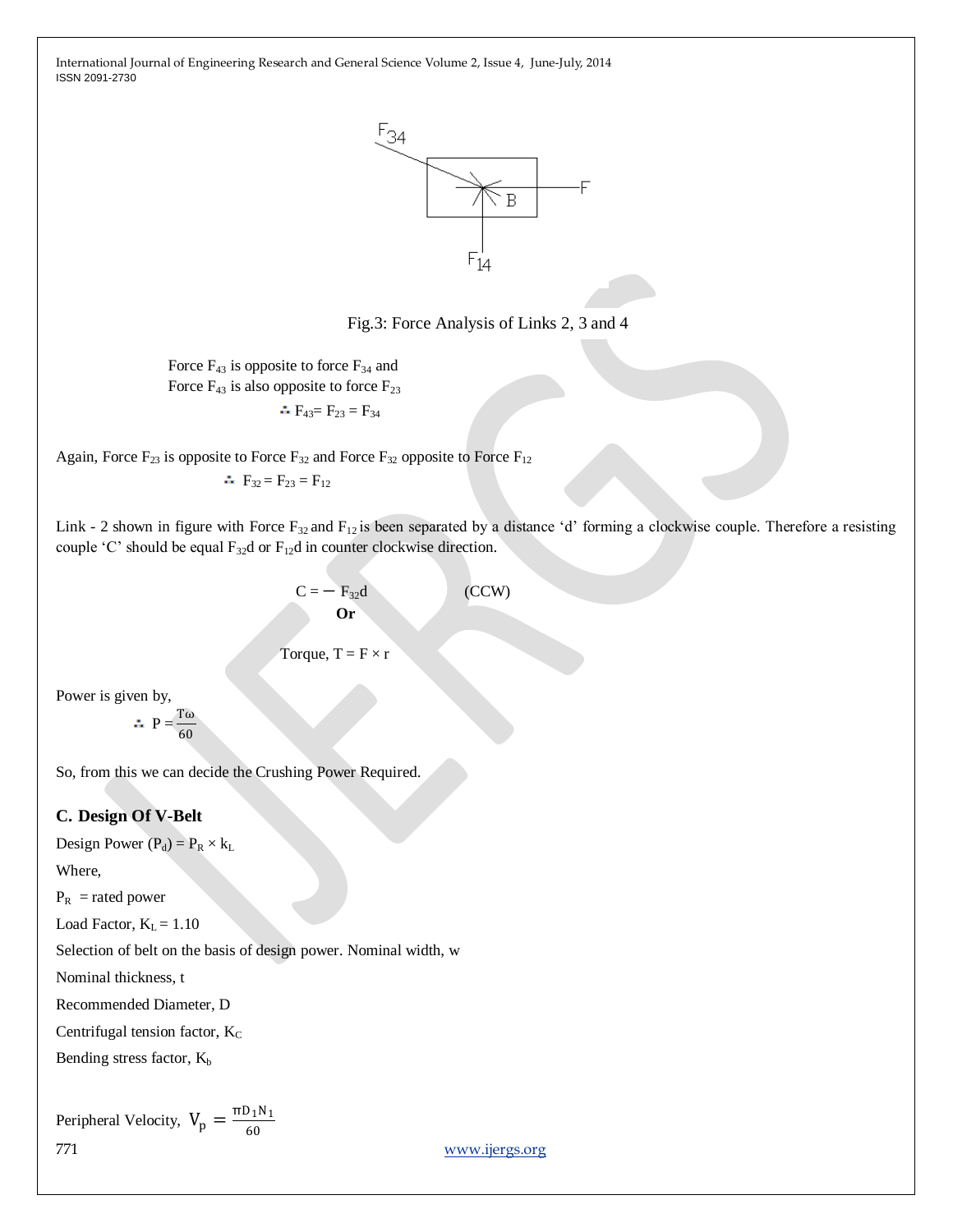$D_1$  = Diameter of smaller pulley i.e. electric motor shaft pulley,

 $N_1$  = Speed of electric motor shaft pulley.

If this velocity i.e.  $V_P$  is in range then, Ok.

Now, assuming Velocity Ratio, VR to calculate speed of driven pulley.

$$
N_1/N_2 = VR
$$

By using velocity ratio with neglecting slip,

$$
\frac{N_2}{N_1} = \frac{D_1}{D_2}
$$

 $D_2$  = Diameter of larger pulley

Centre to centre distance for V-belt,

$$
C = (D_1 + D_2)
$$

$$
\mathbf{OR} \qquad \mathbf{C} = \mathbf{D}_2
$$

Angle of lap or contact on smaller pulley,

$$
\theta_1 = \pi - \frac{D_2 - D_1}{C}
$$

Angle of lap or contact on larger pulley,

$$
\theta_2 = \pi + \frac{D_2 - D_1}{C}
$$

Since the smaller value of  $\theta$ <sup>'</sup> for the pulley will governs the design.

Belt Tension Ratio,

$$
\frac{F_1}{F_2}=e^{\mu\theta\,\csc\,\alpha/2}
$$

 $=$  Groove angle  $= 34^{\circ}$ 

 $\mu$ = Coefficient of friction = 0.3  $F_1$  = Tension in tight side  $F_1$  = Tension in slack side

Belt Tension,  $(F_1 - F_2) = \frac{P_d}{V}$ VP

Power Rating Per Belt = 
$$
(F_w - F_C) \frac{e^{\mu \theta} / \sin \frac{\alpha}{2} - 1}{e^{\mu \theta} / \sin \frac{\alpha}{2}} \times V_P
$$

Working Load, F<sub>W</sub>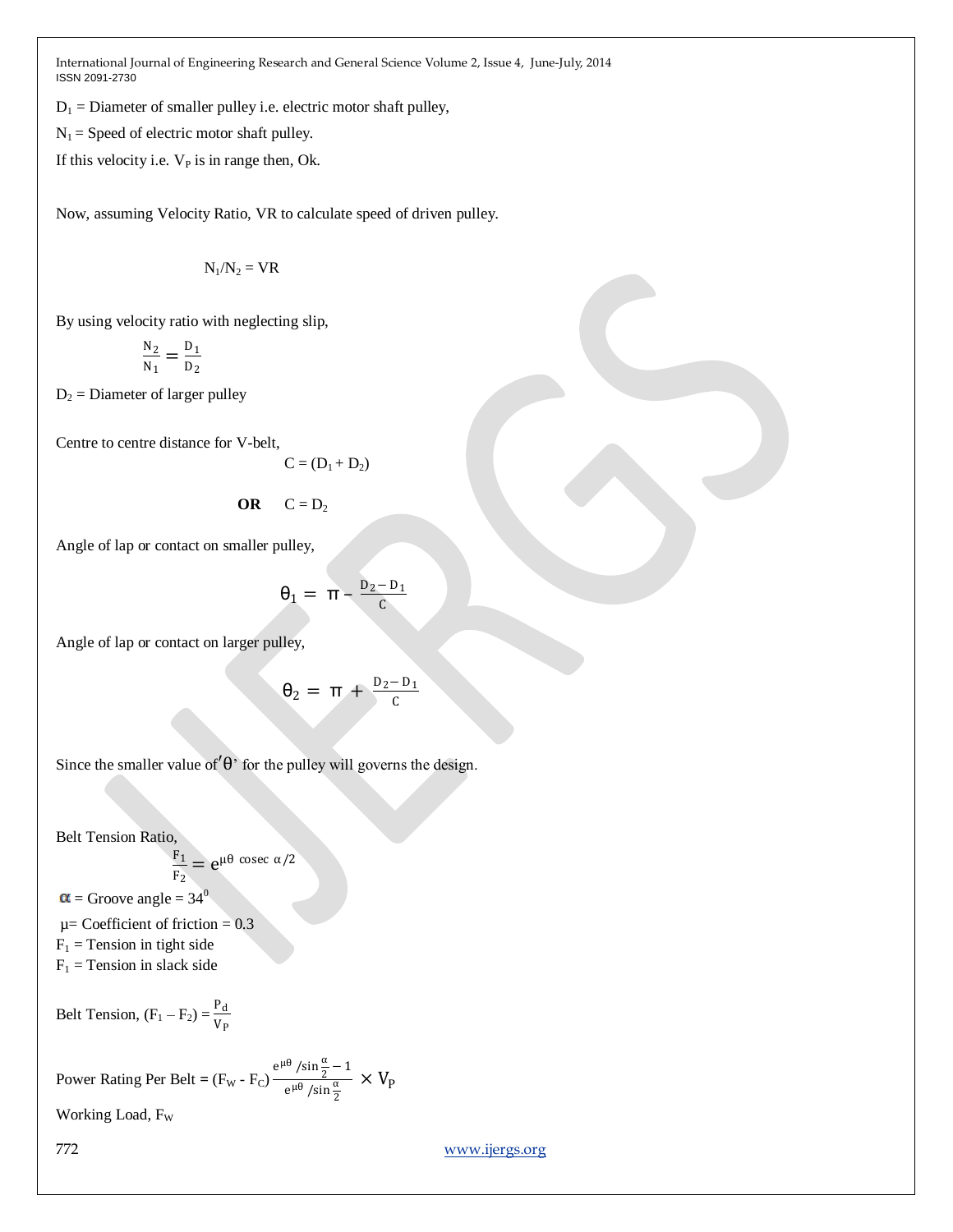Centrifugal Tension,  $F_C = K_C \times (\frac{V_P}{F_C})$  $(\frac{P}{5})^2$ 

No. of Strands  $=$   $\frac{P_d}{P_d}$ Power /Belt

Length of the Belt,

$$
L = \frac{\pi}{2} \times (D_1 + D_2) + 2C + \frac{(D_1 - D_2)^2}{4C}
$$

Bending Load,  $F_b = \frac{K_b}{D}$ D

 $K_b$  = Bending stress factor,

 $D =$  Diameter of pulley i.e. smaller or large.

Initial Tension,  $2\sqrt{F_1} = \sqrt{F_1} + \sqrt{F_2}$ 

Fatigue Life of Belt,  $F = F_i + F_C + F_{bmax}$ 

#### **D. Design of Shaft**

Design Torque,  $T_d = \frac{60 \times P \times K_L}{2-N}$ 2πN Load Factor,  $K_L = 1.75$  (For Line Shaft)

Selecting material of shaft SAE 1030,  $S_{ut} = 527$  MPa  $S_{yt} = 296$  MPa  $\tau_{\text{max}} \leq 0.30 S_{\text{yt}}$  $\tau_{\text{max}} \leq 0.18 S_{\text{ut}}$ 

#### Considering  $F.O.S. = 2$

For ductile material with dynamic heavy shocks for machines like forging, shearing and punching etc.

$$
\tau_{\text{max}} \le 0.30 \, \text{S}_{\text{yt}}
$$
  
= 0.30 ×  $\frac{296}{2}$   
= 44.4 N/mm<sup>2</sup>  

$$
\tau_{\text{max}} \le 0.18 \, \text{S}_{\text{ut}}
$$
  
= 0.18 ×  $\frac{527}{2}$   
= 47.43 N/mm<sup>2</sup>

Considering minimum of it i.e.  $\tau_{\text{max}} = 44.4 \text{ N/mm}^2$ .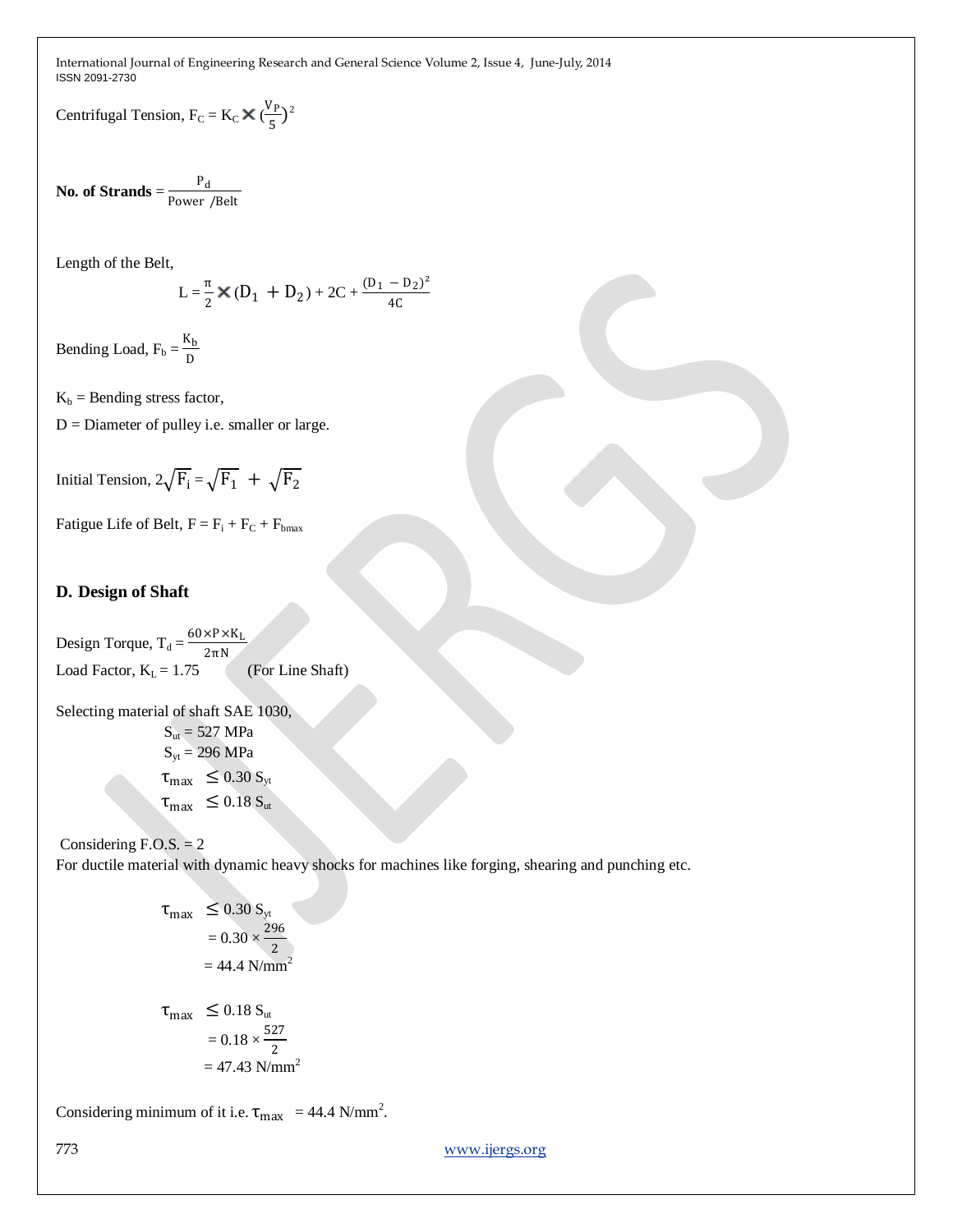#### Consider Shaft-2 under loading

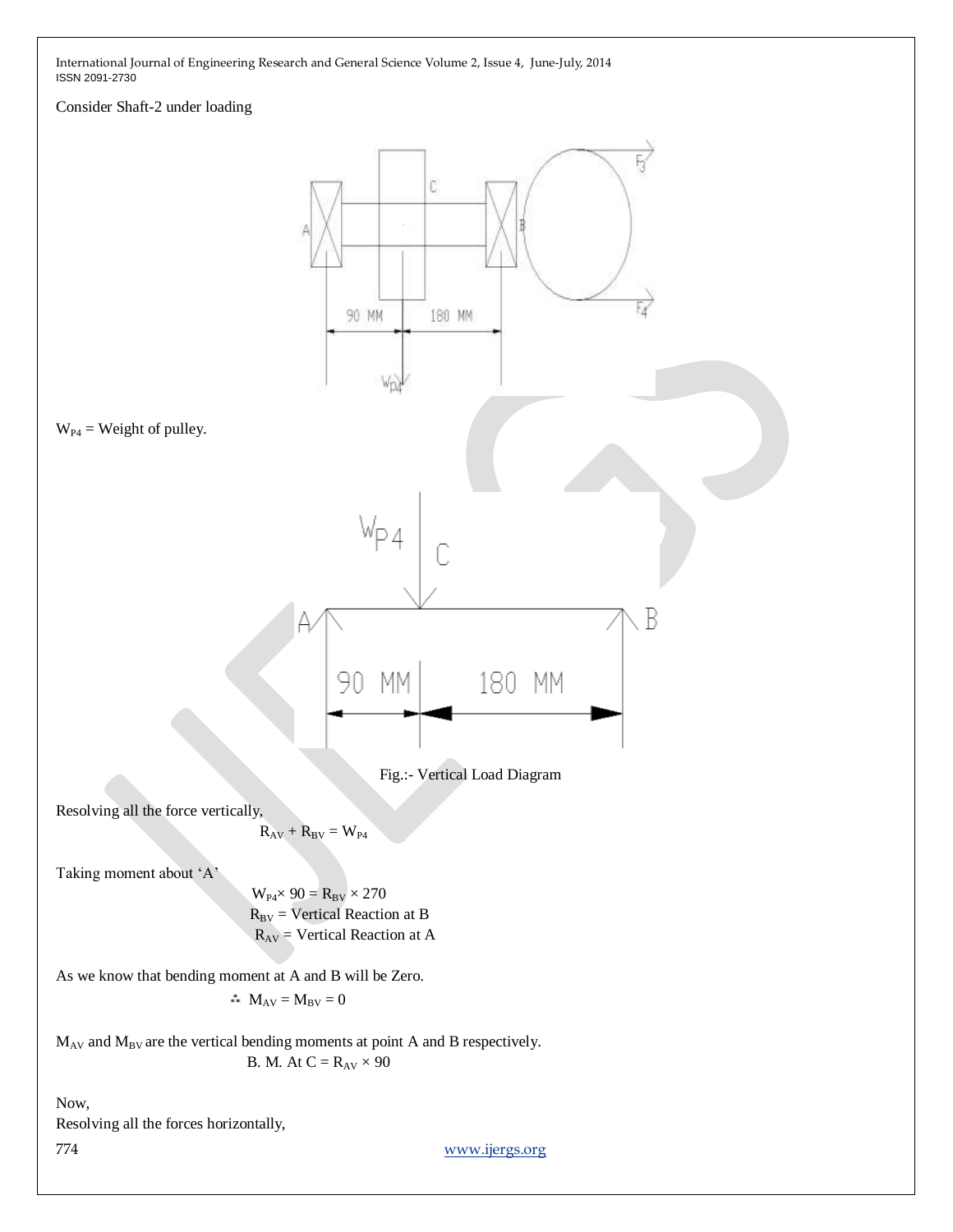

Fig.:- Horizontal load Diagram

Taking moment about 'A'

$$
(\mathrm{F}_3 + \mathrm{F}_4) \times 90 = \mathrm{R}_{\mathrm{BH}} \times 270
$$

We know that B.M. at A and B will be zero.

$$
\therefore \mathbf{M}_{\text{AH}} = \mathbf{M}_{\text{BH}} = 0
$$

 $M_{AH}$  and  $M_{BH}$  are the horizontal bending moments at point A and B respectively.

B.M. at C, 
$$
M_{CH} = R_{AH} \times 90
$$

Resultant Bending Moment,

$$
M_{C} = \sqrt{(M_{CV})^2 + (M_{CH})^2}
$$

Now, for diameter of shaft,

$$
\tau_{\text{max}} = \frac{16}{\pi d^3} \sqrt{(K_b M)^2 + (K_t T_d)^2}
$$

Now, Recommended value for  $K_b$  and  $K_t$ For rotating shaft, Suddenly applied load (Heavy shocks)

 $K_b = 2$  to 3 = 2.5  $K_t = 1.5$  to  $3 = 2.3$  $\tau_{\text{max}} = 44.4 \text{ N/mm}^2$ 

Consider Shaft – 1 under loading

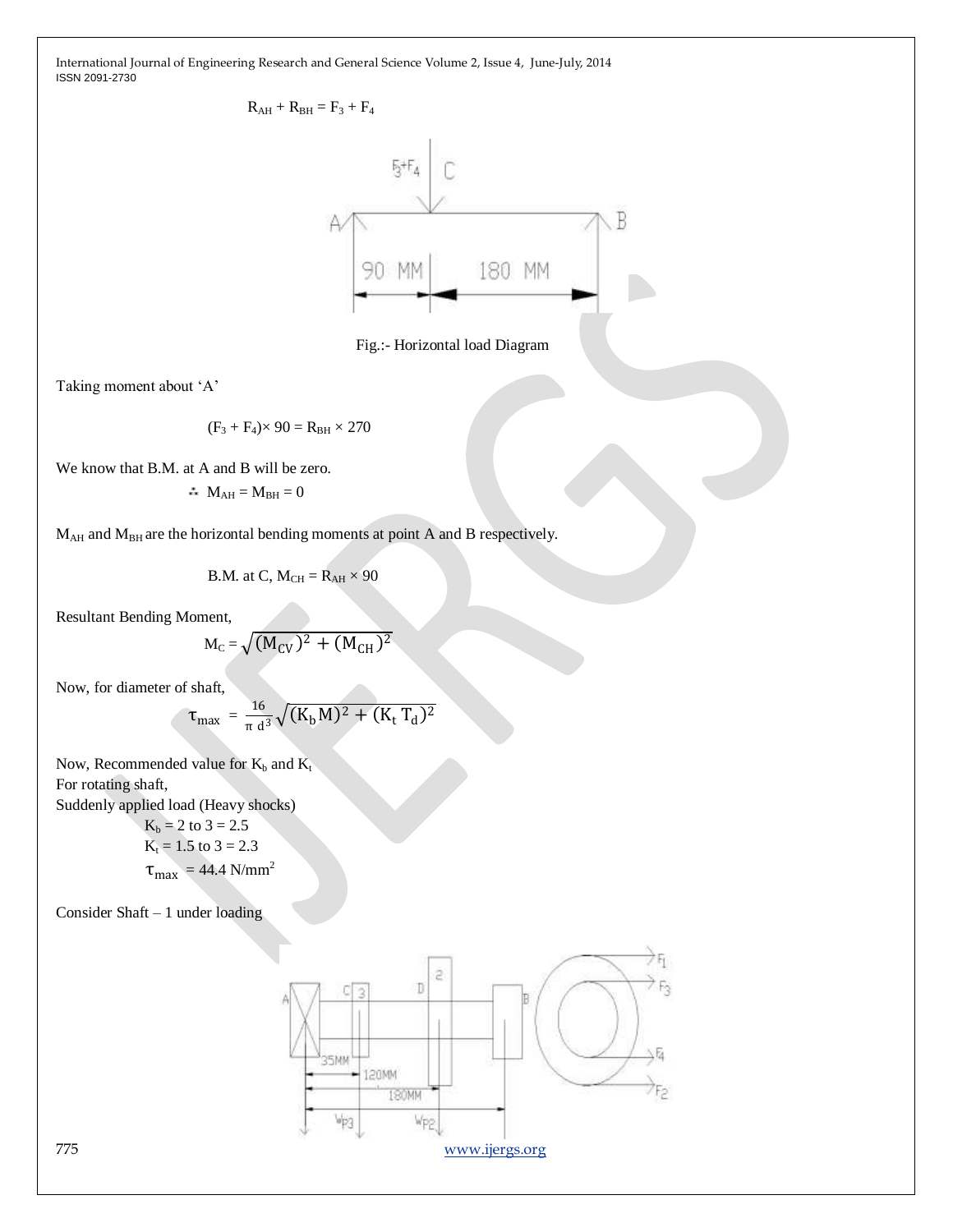$W_{P2}$  = Weight of pulley-2,  $W_{P3}$  = Weight of pulley-3.



Fig.:- Vertical Load Diagram

Resolving all the forces vertically,

$$
\mathbf{R}_{\mathrm{AV}} + \mathbf{R}_{\mathrm{BV}} = \mathbf{W}_{\mathrm{P2}} + \mathbf{W}_{\mathrm{P3}}
$$

Taking moment about 'A'

$$
W_{P3}\times 35+W_{P2}\times 120=R_{BV}\times 180
$$

 $R_{BV}$  = Vertical Reaction at B  $R_{AV}$  = Vertical Reaction at A

We know that B.M. at A and B is zero

$$
\therefore \mathbf{M}_{\mathrm{AV}} = \mathbf{M}_{\mathrm{BV}} = \mathbf{0}
$$

 $M_{AV}$  and  $M_{BV}$  are the vertical bending moments at point A and B respectively.

B.M. at C,  $M_{CV} = R_{AV} \times 35$ B.M. at D,  $M_{DV} = R_{BV} \times 60$ 

Resolving all the force horizontally,

$$
R_{AH} + R_{BH} = (F_1 + F_2) + (F_3 + F_4)
$$



Fig.:- Horizontal Load Diagram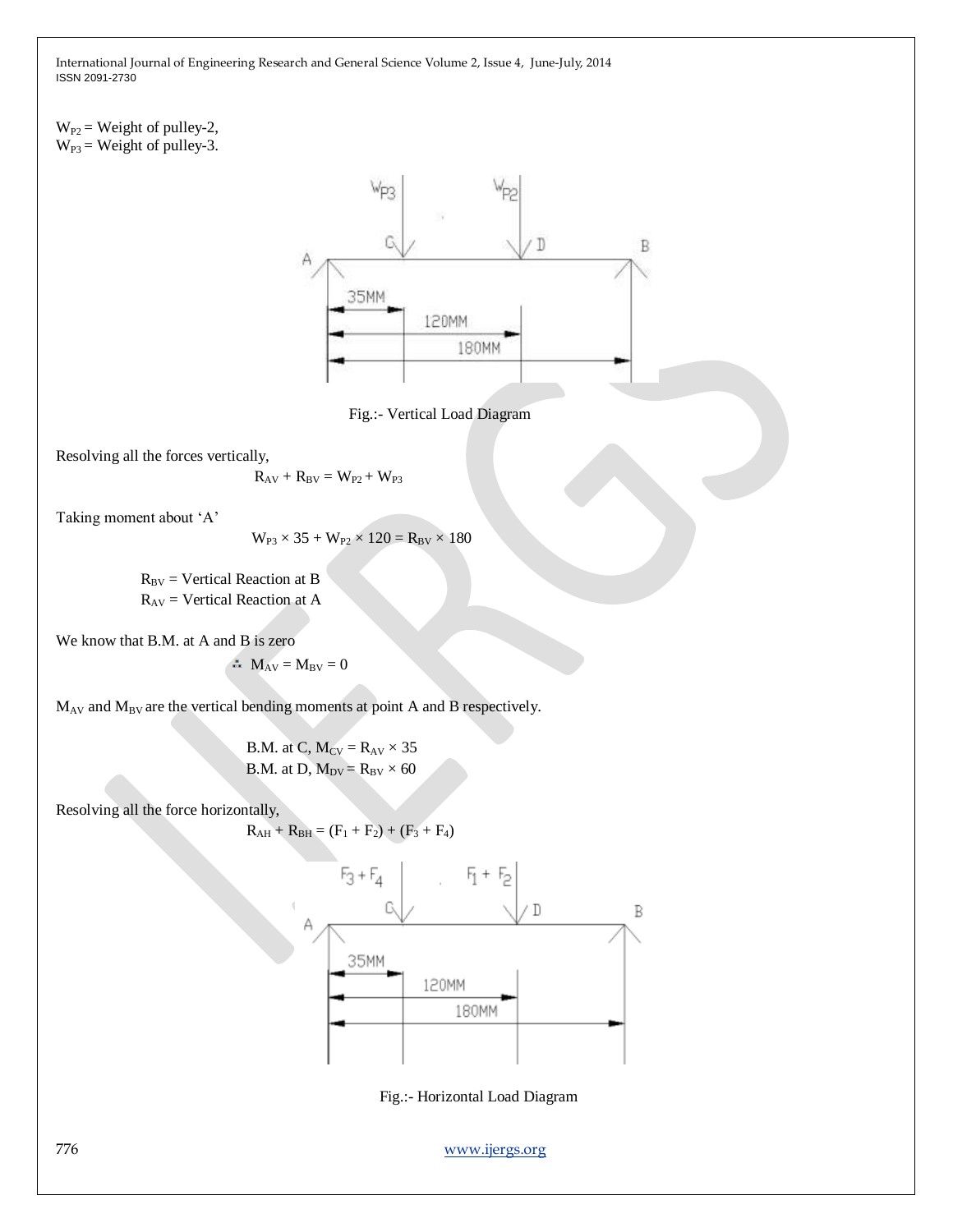Taking moment about 'A'

$$
R_{BH} \times 180 = (F_1 + F_2) \times 120 + (F_3 + F_4) \times 35
$$

 $R_{BH}$  = Horizontal Reaction at B

 $R_{AH}$  = Horizontal Reaction at A.

We know that B.M. at A and B is zero,

 $\mathbf{M}_{\text{AH}} = M_{\text{BH}} = 0$ 

 $M_{AH}$  and  $M_{BH}$  are the horizontal bending moments at point A and B respectively.

B.M. at C,  $M_{CH} = R_{AH} \times 35$ B.M. at D,  $M_{DH} = R_{BH} \times 60$ 

Resultant Bending Moment,

$$
M_{C} = \sqrt{(M_{CV})^2 + (M_{CH})^2}
$$

$$
M_D = \sqrt{(M_{DV})^2 + (M_{DH})^2}
$$

Now, diameter of shaft,

$$
\tau_{\text{max}} = \frac{16}{\pi d^3} \sqrt{(K_b M)^2 + (K_t T_d)^2}
$$

For rotating shaft,

Suddenly applied load (Heavy shocks)

$$
K_b = 2 \text{ to } 3 = 2.5
$$
  

$$
K_t = 1.5 \text{ to } 3 = 2.3
$$
  

$$
\tau_{\text{max}} = 44.4 \text{ N/mm}^2
$$

#### **E. Design of Pulley**

 $L_P = 11$  mm;  $b = 3.3$  mm;  $h = 8.7$  mm  $e = 15 \pm 0.3$ ;  $f = 9-12 = 10.5$ ;  $\alpha = 34^\circ$ ; Min. Pitch Diameter,  $D_P = 75$  mm

Types of construction – Web construction for pulley diameter below 150 mm Types of construction – Arm construction for pulley diameter above 150 mm i.e. for bigger pulleys.

```
777 www.ijergs.org
No. Of Arms = 4No. Of Sets = 1Rim thickness, t = 0.375 \sqrt{D} + 3 (Heavy Duty Pulley)
D =Diameter of pulley
Width of Pulley, W = (n - 1) e + 2f
```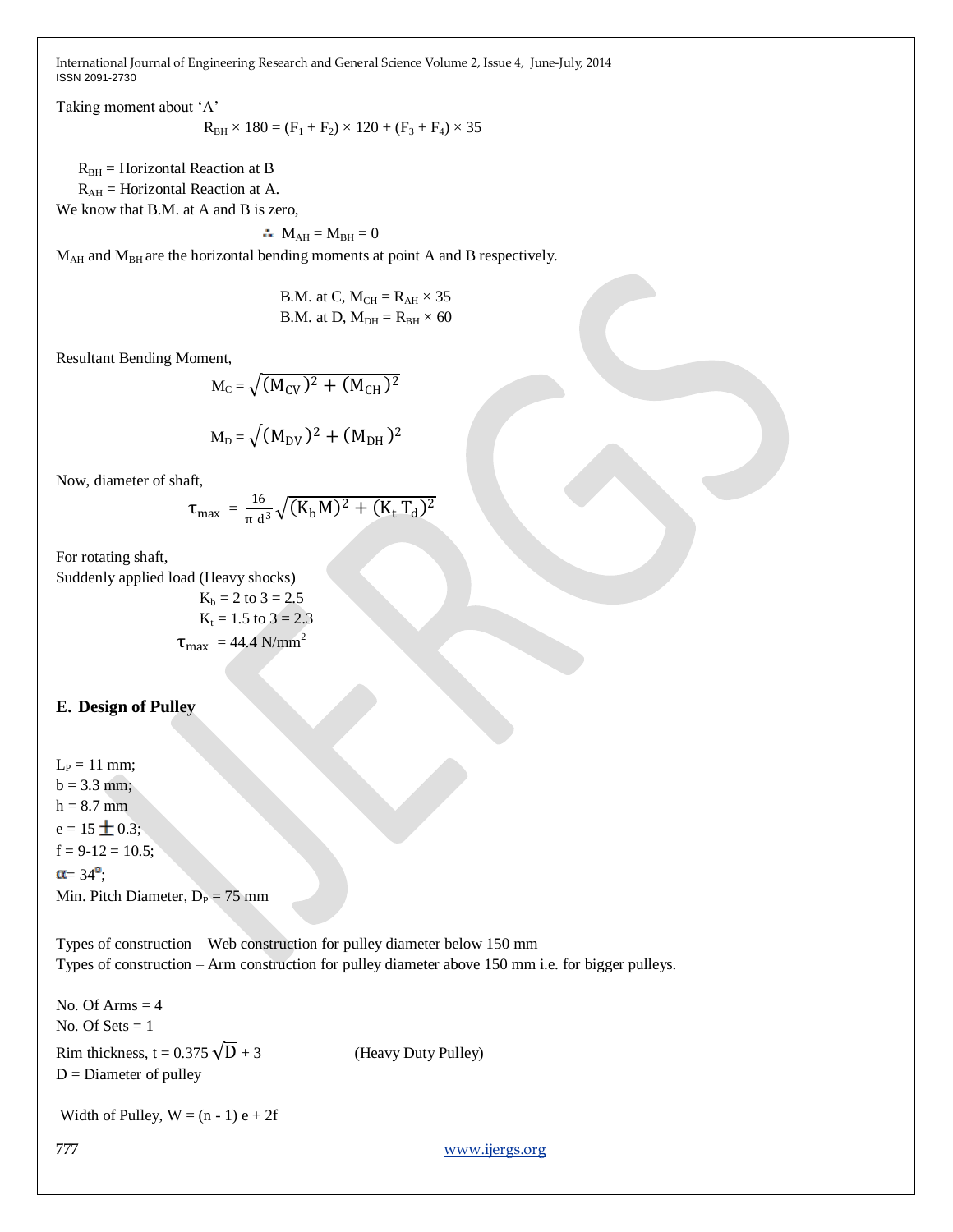Where 'n' is no. of belts  $= 1$ .

Hub Proportions

Hub diameter,  $D_h = 1.5 d_s + 25$  mm  $d_s$  = Diameter of shaft = 18 mm Length of Hub,  $L_h = 1.5 d_s$ Moment on each Arm,

$$
M = \frac{(F_1 - F_2) (D - D_h)}{n}
$$

 $n = no$ . of arms

 $D<sub>h</sub>$  = Hub diameter

# **III. FABRICATION**

#### Mechanical Components

- $\triangleright$  Shaft (2 Nos.)
- $\triangleright$  Pulley (4Nos.)
- $\blacktriangleright$  Belt(2Nos.)
- $\triangleright$  Single Slider Mechanism.
- $\triangleright$  Separating Bin.
- $\triangleright$  Crushing Tray.
- $\triangleright$  Angles (For Frame).

### **IV. CONCLUSION**

The above design procedure is been adopted for the fabrication of Automatic Can/Plastic Bottle Crusher machine which will make the product durable for long time as well as make it efficient also helps to understand the concept of design. Thus, with help of this design and some other electronic components we can fabricate an automatic can/plastic bottle crusher machine to simply reduce the volume of cans/plastic bottles as well as to reduce the human fatigue.

#### **REFERENCES:**

[1] Mr. Ramkrushna S. More, Sunil J. Rajpal publishes a review paper on "Study of Jaw Plates of Jaw Crusher". International Journal of Modern Engineering Research (IJMER), Vol.3, Issue.1, Jan-Feb. 2013 pp-518-522 ISSN: 2249-6645.

[2] Mr. Shadab Husain, Mohammad Shadab Sheikh presents paper on "Can crusher machine using scotch yoke mechanism". IOSR Journal of Mechanical and Civil Engineering (IOSR-JMCE) e-ISSN: 2278-1684, p-ISSN: 2320-334X PP 60-63.

[3] Mr. Che Mohd Akhairil Akasyah B Che Anuar Faculty of Mechanical Engineering in University Malaysia Pahang in the year Nov.2008 in his project report entitled "Development of the Can Crusher Machine".